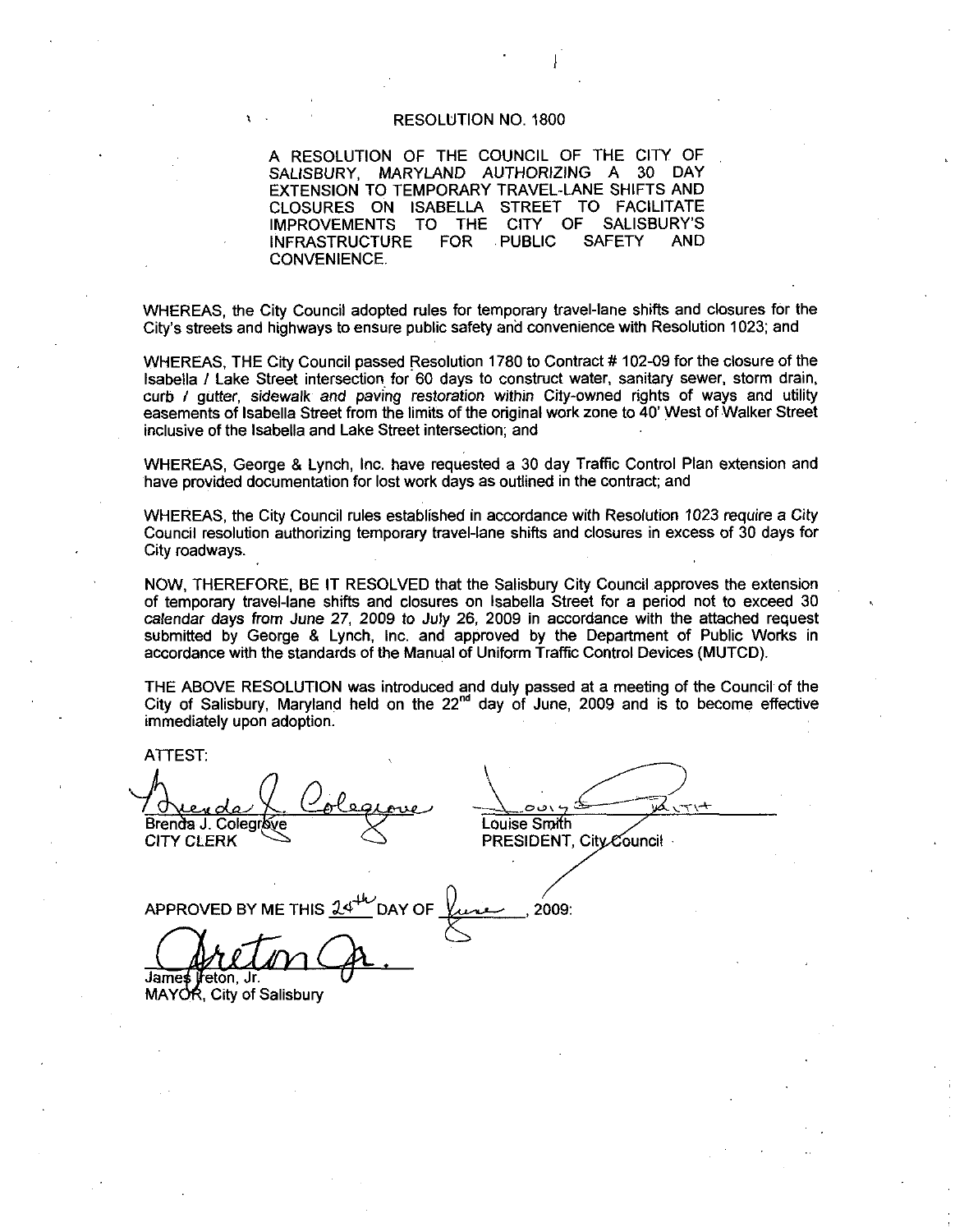

A Team of Teams Making a Difference! Memorandum to the City Administrator through the Acting Director of Salisbury Public Works

# Subject: Trafflc Control Plan Extension

Purpose: To provide information to the Mayor's Office and City Council on a proposed extension to Resolution #1780 for the temporary road Gosure and lane shifts on Isabella Street

### Discussion:

- Please find enclosed a 30 day traffic control plan extension request from George & Lynch, Inc.
- Resolution #1780 was approved by the Salisbury City Council on April 27, 2009 for temporary travel-lane shifts and closures on Isabella Street from the Isabella / Lake Street Intersection to Walker Street inclusive of the intersection
- ... Resolution #1780 was approved for a total duration of 60 days which will expire on Monday June 22, 2009.
- George & Lynch, Inc. provided documentation to Salisbury Public Works on June 19, 2009 for 16 lost work days which equates to over 3 weeks of lost work time in their calendar day contract The majority of which occurred within the past 2 weeks. This short time frame made it impossible to predict the impact on the termination date of the Traffic Control. Plan in a more timely fashion
- Traffic control Plans are approved based on calendar days vs. work days; therefore George & Lynch, Inc. is requesting a 30 day extension
- The contractor will be allowed to continue work pending further direction of the City Council
- Salisbury Public Works feels it to be in the best interest of the City and residents to allow this work to continue pending 125 North Division Street City Council approval due to this being a City funded Salisbury, MD 21801-4940 infrastructure project vs. a private development project;<br>therefore expediting the re-opening of this intersection Frax: (410) 548-3107<br>
Particularly experiment Office Building<br>
25 North Division Street<br>
Shorth Division Street<br>
Shorth Division Street<br>
Shorth Division Street<br>
Phone: (410) 548-3107<br>
Fax: (410) 548-3107<br>
Phone: (410) 548-Fax: (410) 548-3170<br>
Pa can be can be called the City and residents to allow this is the City and residents to allow this is to the project<br>
North Division Street<br>
Lines (410) 548-3170<br>
Fax: (410) 548-3170<br>
Fax: (410) 548-

NEWELL W. MESSICK 111, P.E. **ACTING DIRECTOR** 

Government Office Building<br>125 North Division Street L.W. MESSICK III, P.E.<br>
STING DIRECTOR<br>
Sovernment Office Building<br>
125 North Division Street<br>
Salisbury, MD 21801-4940<br>
Phone: (410) 548-3170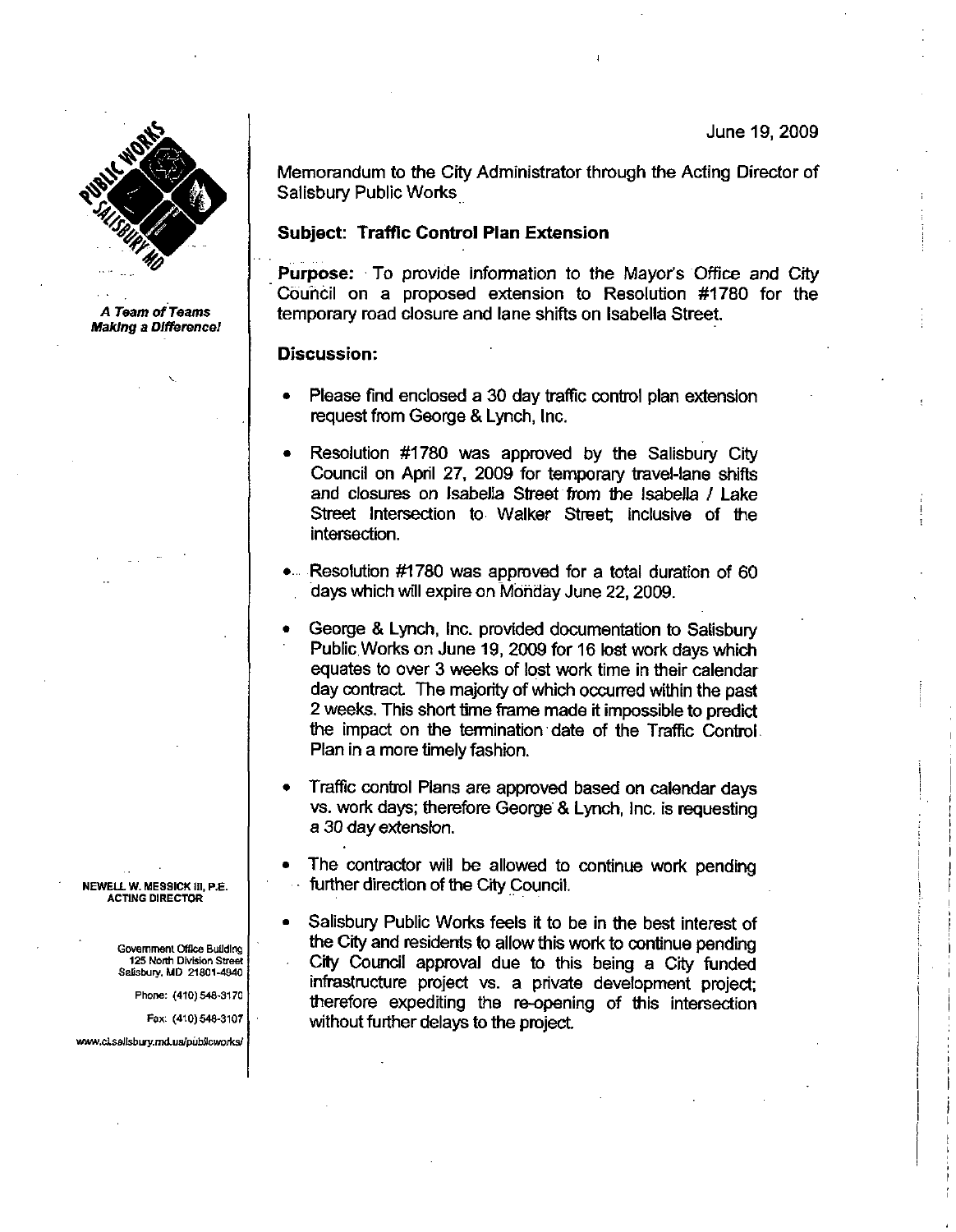<sup>I</sup> have reviewed the requested time extension and recommend approval of the 30 day extension request.

Unless you and the Mayor have further questions, please forward this memorandum and attached request from to the City Council. For any additional questions you may have, I can be Unless you and the Mayor have further questions, please<br>forward this memorandum and attached request from to the City<br>Council. For any additional questions you may have, I can be<br>reached at (410) 548-3170 or by e-mail at<br>f • I have reviewed the<br>recommend approval of the<br>Unless you and the Mayor<br>forward this memorandum and<br>Council. For any additional creached at (410) 548<br>fennis@ci.salisbury.md.us<br>Respectfully submitted,

 $6 - 19 - 09$ 

Respectfully submitted

Frank L. Ennis

Technical Services Manager l Approved:<sup>1</sup> <sup>V</sup> l sa <sup>i</sup>

Newell W. Messick, **III P.E. Acting Director** Date:

Enclosures: Copy of Resolution #1780 George & Lynch, Inc. letter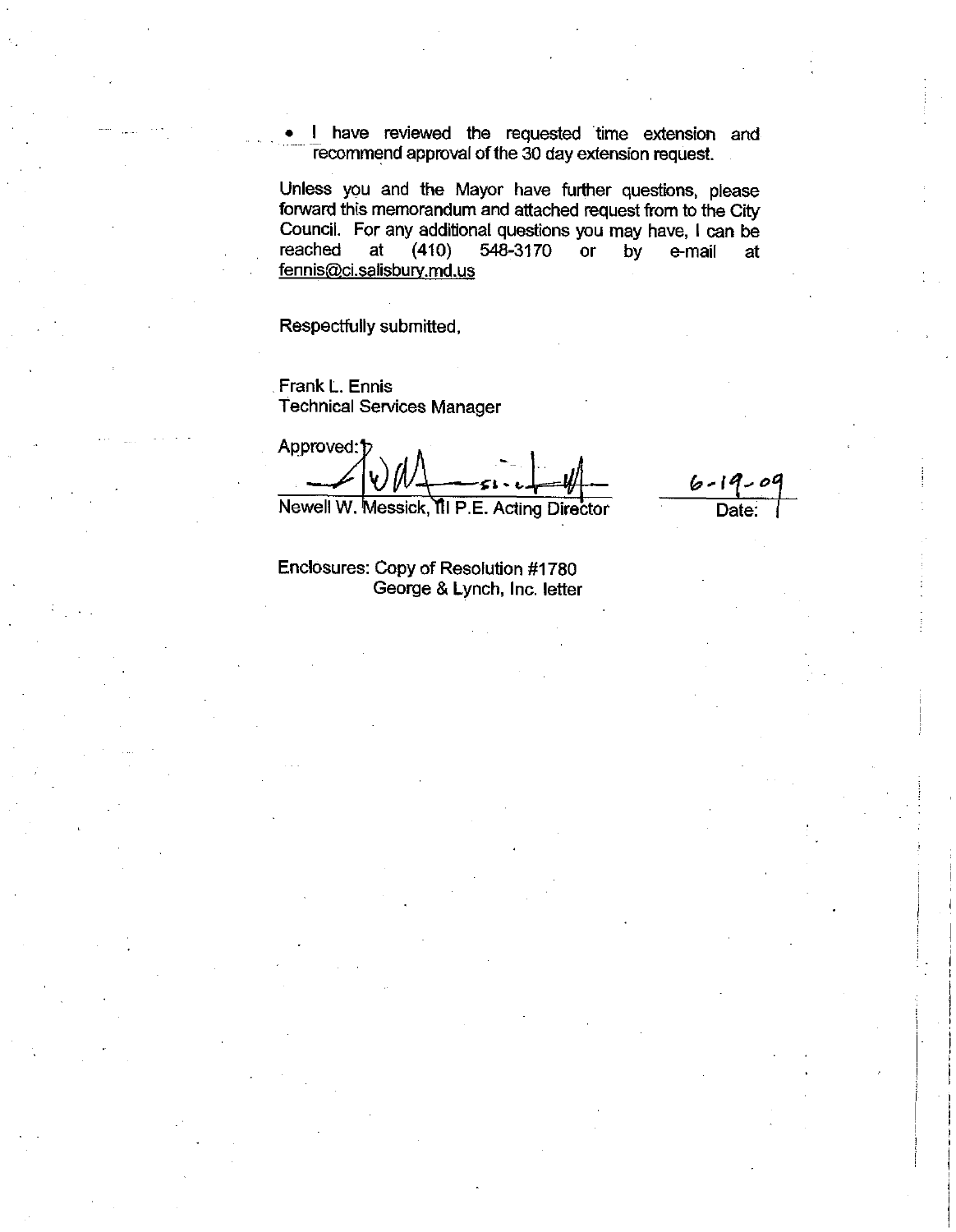#### RESOLUTION NO. 1780

# A RESOLUTION OF THE COUNCIL OF THE CITY OF SALISBURY MARYLAND AUTHORIZING TEMPORARY TRAVEL LANESHIFTS MARYLAND AUTHORIZING TEMPORARY TRAVEL-LANE SHIFTS<br>AND CLOSURES ON ISABELLA STREET TO FACILITATE INFRASTRUCTURE FOR PUBLIC SAFETY ANO CONVENIENCE IMPROVEMENTS TO THE CITY OF 780<br>CITY OF SALISI<br>RAVEL-LANE SI<br>T TO FACILITAT<br>SALISBURY'S<br>AND CONVENIE

WHEREAS, the City Council adopted rules for temporary travel-lane shifts and closures<br>for the City's streets and highways to ensure public safety and convenience with<br>Resolution 1023: and Resolution 1023; and

WHEREAS, George & Lynch, Inc. (Contractor for the City of Salisbury) was granted WHEREAS, George & Lynch, Inc. (Contractor for the City of Salisbury) was granted<br>Change Order #2 to Contract # 102-09 for the construction of water, sanitary sewer, Change Order  $#2$  to Contract  $#102-09$  for the construction of water, sanitary sewer, storm drain, curb, gutter, sidewalk, and paving restoration within City-owned rights of the particle of the price of the price of the storm drain, curb, gutter, sidewalk, and paving restoration within City-owned rights of ways and utility easements of Isabella Street from the limits of the original work zone to 40' West of Walker Street inclusive of the Isabella and Lake Street intersection; and

WHEREAS, the revised scope of work will require 60 days to complete; and

WHEREAS the City Councif rules established in accordance with Resolution 1023 require a City Council resolution authorizing temporary travel-lane shifts and closures in excess of 30 days for City roadways

NOW, THEREFORE, BE IT RESOLVED that the Salisbury City Council approves the temporary travel-lane shifts and closures on Isabella Street for a period not to exceed 60 calendar days in accordance with a traffic control plan associated with Change Order #2 submitted by George & Lynch, Inc. and approved by the Department of Public Works in accordance with the standards of the Manual of Uniform Traffic Control Devices (MUTCD).

THE ABOVE RESOLUTION was introduced and duly passertat ameeting of the Council The ABOVE RESOLUTION was inducted and duly passed at a meeting of the Council of the City of Salisbury, Maryland held on this  $27<sup>th</sup>$  day of April, 2009 and is to become effective immediately upon adoption.

 $\tt{ATTEST}$  . Brenda J. Cotegrave<br>CITY CLERK ATTEST:<br>
CHARACTOR COLOR CONTRACTOR<br>
CITY CLERK<br>
APPROVED BY ME THIS<br>
COLOR CITY CLERK<br>
COLOR CITY OF Salisbury<br>
MAYOR, City of Salisbury

Louise Smith <u>ان</u> ed at a meeting<br>April, 2009 and<br>City Council PRESIDENT, City Council

APPROVED BY ME THIS  $29^{44}$  DAY OF  $Q_{\text{disc}}(2)$ , 2009:

James Ireton, Jr. MAYOR, City of Salisbury